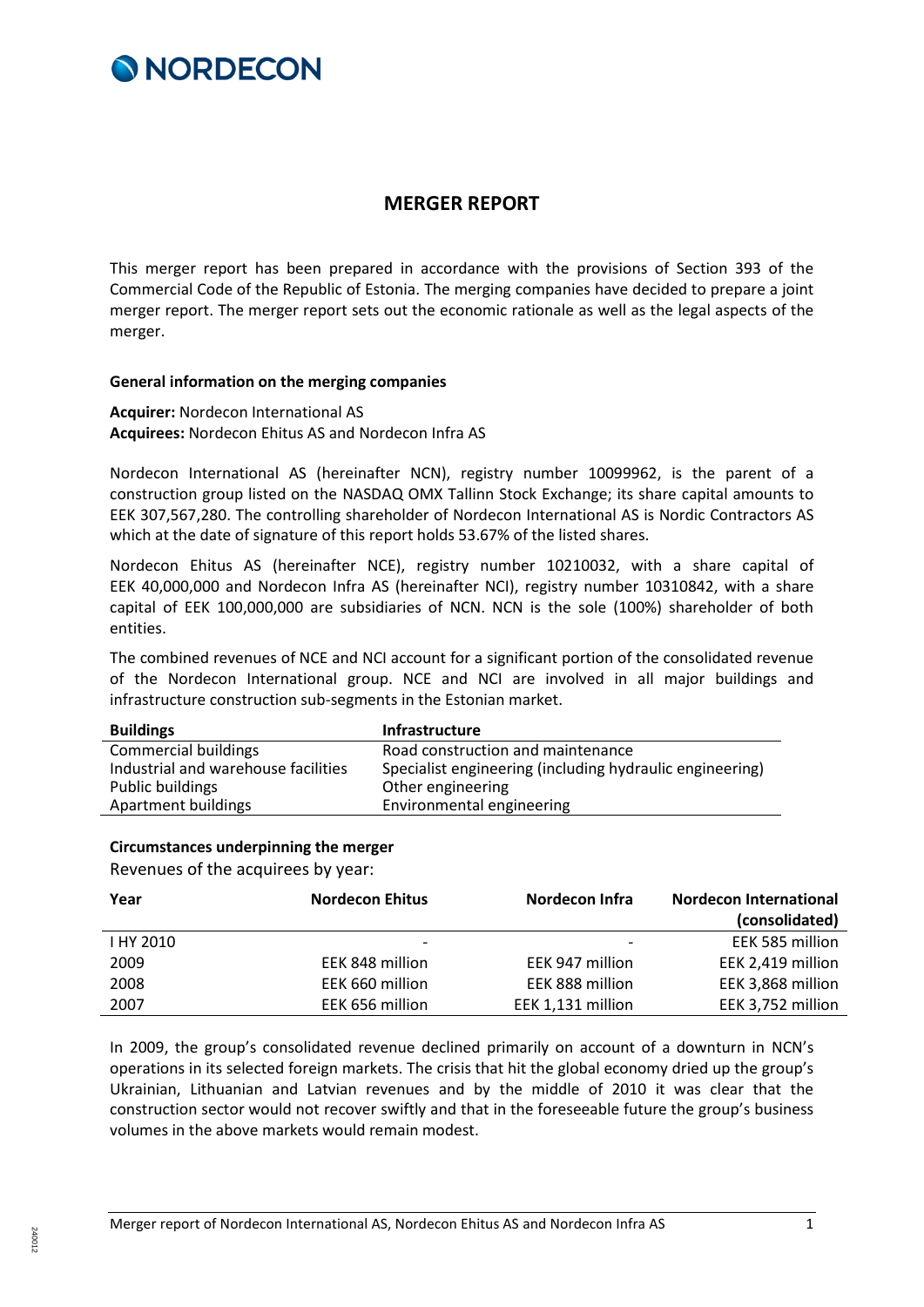In the group's home market, Estonia, the consequences of the crisis have been similar. According to Statistics Estonia, in the past few years the Estonian construction market has contracted substantially.

The Estonian construction market in 2007-2009, in terms of total value of work completed:

| Total value of work completed       |  |
|-------------------------------------|--|
| in the Estonian construction market |  |
| EEK 34.8 million                    |  |
| EEK 54.3 million                    |  |
| EEK 59.6 million                    |  |
|                                     |  |

The Estonian construction market in 2007-2010, in terms of total value of work completed in the first half-year:

| Year             | Total value of work completed       |  |
|------------------|-------------------------------------|--|
|                  | in the Estonian construction market |  |
| I HY 2010        | EEK 11.0 million                    |  |
| I HY 2009        | EEK 17.1 million                    |  |
| <b>I HY 2008</b> | EEK 26.3 million                    |  |
| I HY 2007        | EEK 26.6 million                    |  |

The roughly two and a half-fold contraction in Estonian construction volumes has caused a steep fall in construction companies' profit margins, inducing them to adopt various cost saving measures. In order to adapt to the slump, since the beginning of 2009 NCN group has harnessed mostly group entities' internal resources for cost-cutting and improving operating efficiency.

Having analysed the underlying trends in the construction sector as well as potential development scenarios (also the implications of the recession experienced by neighbouring Finland in the 1990s), the board of NCN has come to the conclusion that a rapid market recovery in the next few years is unlikely. Accordingly, the group will have to focus on restoring the profitability of its core business in an environment of shrunken business volumes. This assumes, among other things, consistent cost control in combination with other appropriate cost saving measures. In a situation where the group's operating volumes and margins continue to be under pressure and flexibility and the ability to respond swiftly to market developments are becoming increasingly important, the board sees the solution in combining NCE and NCI with the parent NCN. The combined entity will continue operating in Estonia in all the construction sectors the merging entities are involved in, maintaining a balance between buildings and infrastructure in its contract portfolio. As a result of the merger, the intragroup chain of command will become considerably shorter, the executives' areas of responsibility will become clearer and optimisation of the whole structure will yield direct cost benefits. The group intends to complete the merger procedures in 2010.

In view of the above, on 10 September 2010 the board of NCN submitted to the council of NCN a proposal for approving the merger of NCE and NCI with NCN.

In a meeting held on 10 September 2010, the council of NCN resolved to approve the transaction and authorise the board to sign a merger agreement with NCI and NCE. On 13 September 2010, the boards and councils of NCI and NCE adopted similar decisions.

## **Information on the merger agreement**

240012

On 4 October 2010 NCN, NCI and NCE signed a merger agreement under which NCN will merge its subsidiaries NCI and NCE with itself. As a result of the merger, NCE and NCI will be dissolved and their